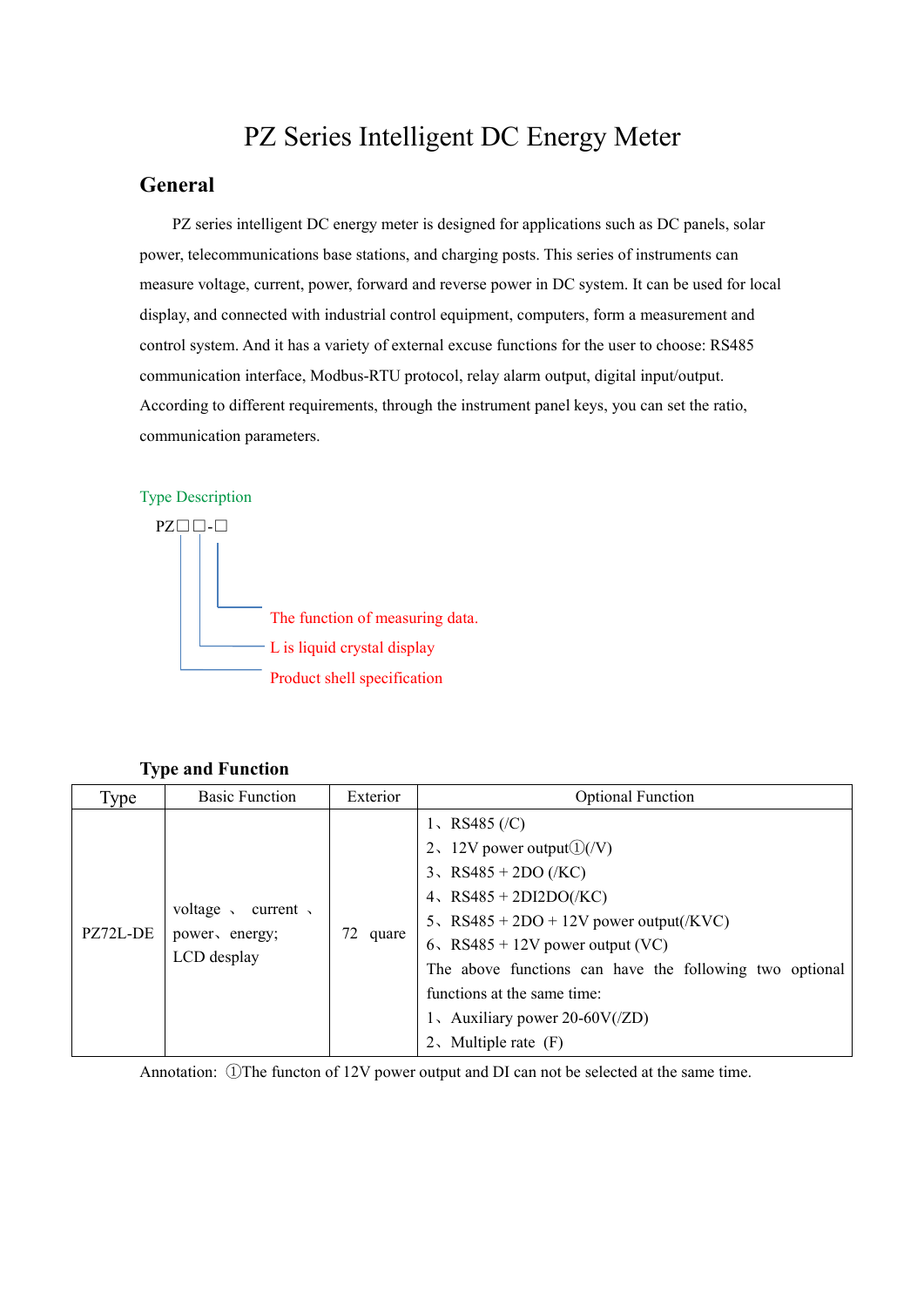# **Technical Parameters**

|           | <b>Technical Parameters</b>   |                                                                                                | ndicators                                                                                                                                             |  |  |
|-----------|-------------------------------|------------------------------------------------------------------------------------------------|-------------------------------------------------------------------------------------------------------------------------------------------------------|--|--|
|           |                               | Input range                                                                                    | $0 \sim 100V, 0 \sim 500V, 0 \sim 1000V$                                                                                                              |  |  |
|           | DC voltage                    | Input<br>resistance                                                                            | $\geq 6k\Omega/V$                                                                                                                                     |  |  |
|           |                               | Input range                                                                                    | (External Shunt or Hall Current Sensor, the range can be set)                                                                                         |  |  |
|           |                               | Shunt                                                                                          | 75mV                                                                                                                                                  |  |  |
| Input     | DC current                    | Hall Current<br>Sensor                                                                         | $0 \sim 20$ mA, $0 \sim 5V$                                                                                                                           |  |  |
|           |                               | Power<br>consumption                                                                           | $\leq$ 1mW                                                                                                                                            |  |  |
|           | Overload                      | second at 2 times of full load.                                                                | It can work at normal status at 1.2 times of full load, and can contined work 1                                                                       |  |  |
|           | Accuracy class                | 0.5class                                                                                       |                                                                                                                                                       |  |  |
|           | Measuring                     | Voltage, Current, Power                                                                        |                                                                                                                                                       |  |  |
|           | Calculate                     |                                                                                                | Current total electricity, Current positive energy, Current reverse power                                                                             |  |  |
|           | Multiple rate                 | (PZ72L-DE support only)                                                                        | Four time zones, two time table, fourteen time points, four multiple rates.                                                                           |  |  |
|           | Historical data<br>statistics | Last 12 months of historical electricity(multiple rate electricity).(PZ72L-DE<br>support only) |                                                                                                                                                       |  |  |
| Function  | $DI$ , $DO$                   | alarm output)                                                                                  | 2DI(Collect and display local switch status information, Realize remote<br>transmission by RS485), 2DO(Relay output, can achieve "remote control" and |  |  |
|           | Display                       |                                                                                                | LCD(the backlight delay time can be adjusted) or LED                                                                                                  |  |  |
|           | Communication                 |                                                                                                | RS485, Half duplex, Photoelectric isolation, Modbud-RTU / DL/T645-07,<br>Band:1200/2400/4800/9600、Infrared: 1200                                      |  |  |
|           | $DI$ , $DO$                   | (DI)                                                                                           | Dry contact input, Meter built-in power supply, photoelectric<br>isolation                                                                            |  |  |
|           |                               | (DO)                                                                                           | Two relay outputs, Normally open contact, capacity:2A/30VDC<br>or 2A/250VAC                                                                           |  |  |
| Working   | Voltage range                 | 85 $\sim$ 265VAC/DC, 50/60Hz; 20 $\sim$ 60VDC                                                  |                                                                                                                                                       |  |  |
| power     | Power<br>consumption          | $≤2W$                                                                                          |                                                                                                                                                       |  |  |
|           | Insulation resistance         | $\geq 100M\Omega$                                                                              |                                                                                                                                                       |  |  |
|           | Power frequency               |                                                                                                | 3kV/1min (RMS) (between the power supply binding post and the signal                                                                                  |  |  |
|           | withstand voltage             | binding post)                                                                                  |                                                                                                                                                       |  |  |
|           | Temperature                   |                                                                                                | Operation: $-20^{\circ}\text{C} \sim +60^{\circ}\text{C}$ ; Storage: $-20^{\circ}\text{C} \sim +70^{\circ}\text{C}$                                   |  |  |
| Environme | Humidity                      | $\leqslant$ 93%RH,                                                                             | No condensation, no corrosive gases                                                                                                                   |  |  |
| nt        | Altitude                      | $\leqslant$ 2500m                                                                              |                                                                                                                                                       |  |  |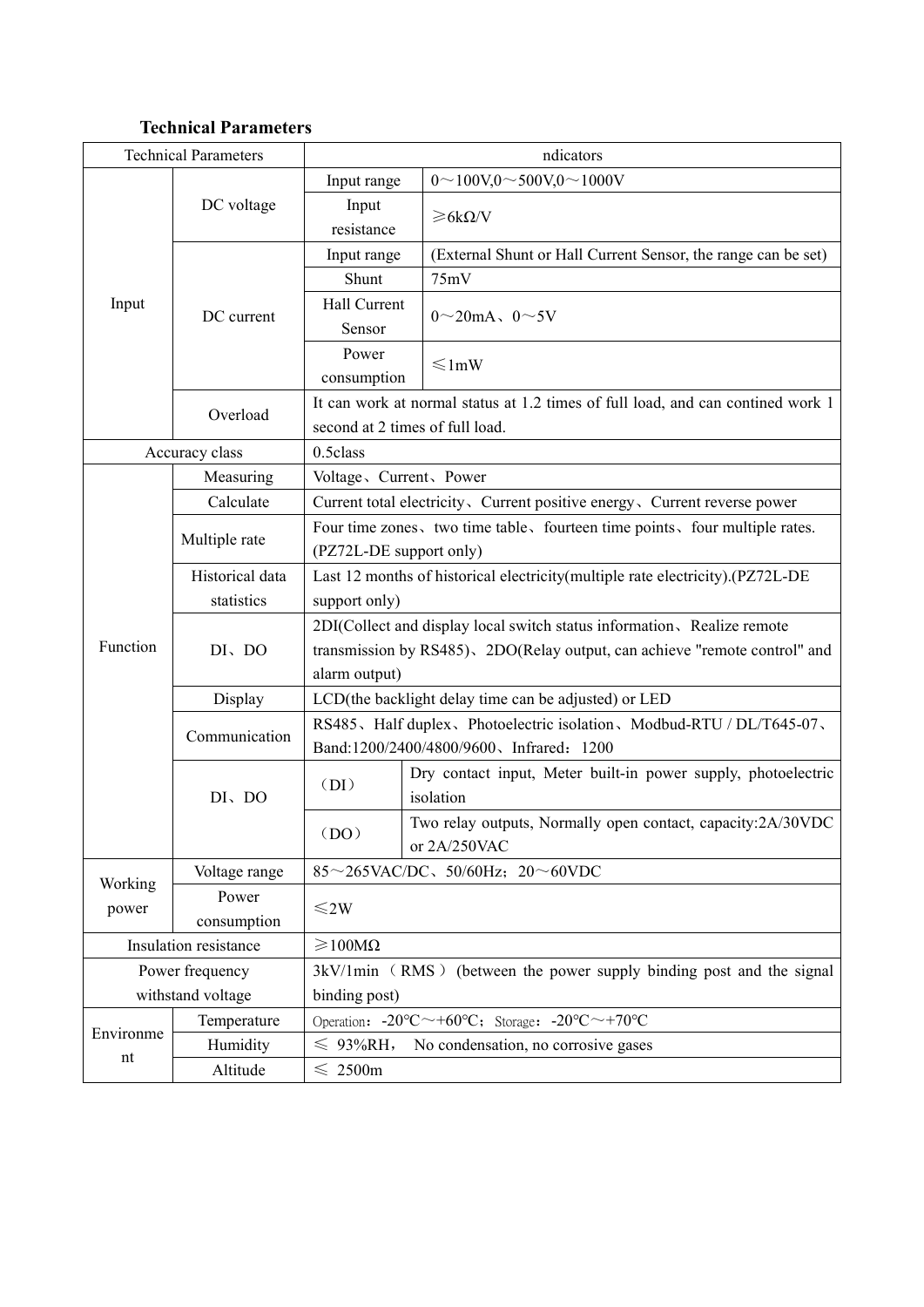#### Dimensions and cut-out dimensions

| Shape     | panel |      |      | shell |      | aperture |      |
|-----------|-------|------|------|-------|------|----------|------|
| Unit:mm   | Wide  | High | Wide | High  | Deep | Wide     | High |
| 72 square |       |      | 66   | 66    | 98   | b,       |      |

#### **Installation diagram**



#### **Terminal and wiring**

Instrument auxiliary power terminal



auxiliary supply

#### **Signal input terminal**

#### **Additional functional terminals**



39 30 31 DI1 DI2 COM1



communication Switching intput Switching output





12v power output Electric puise